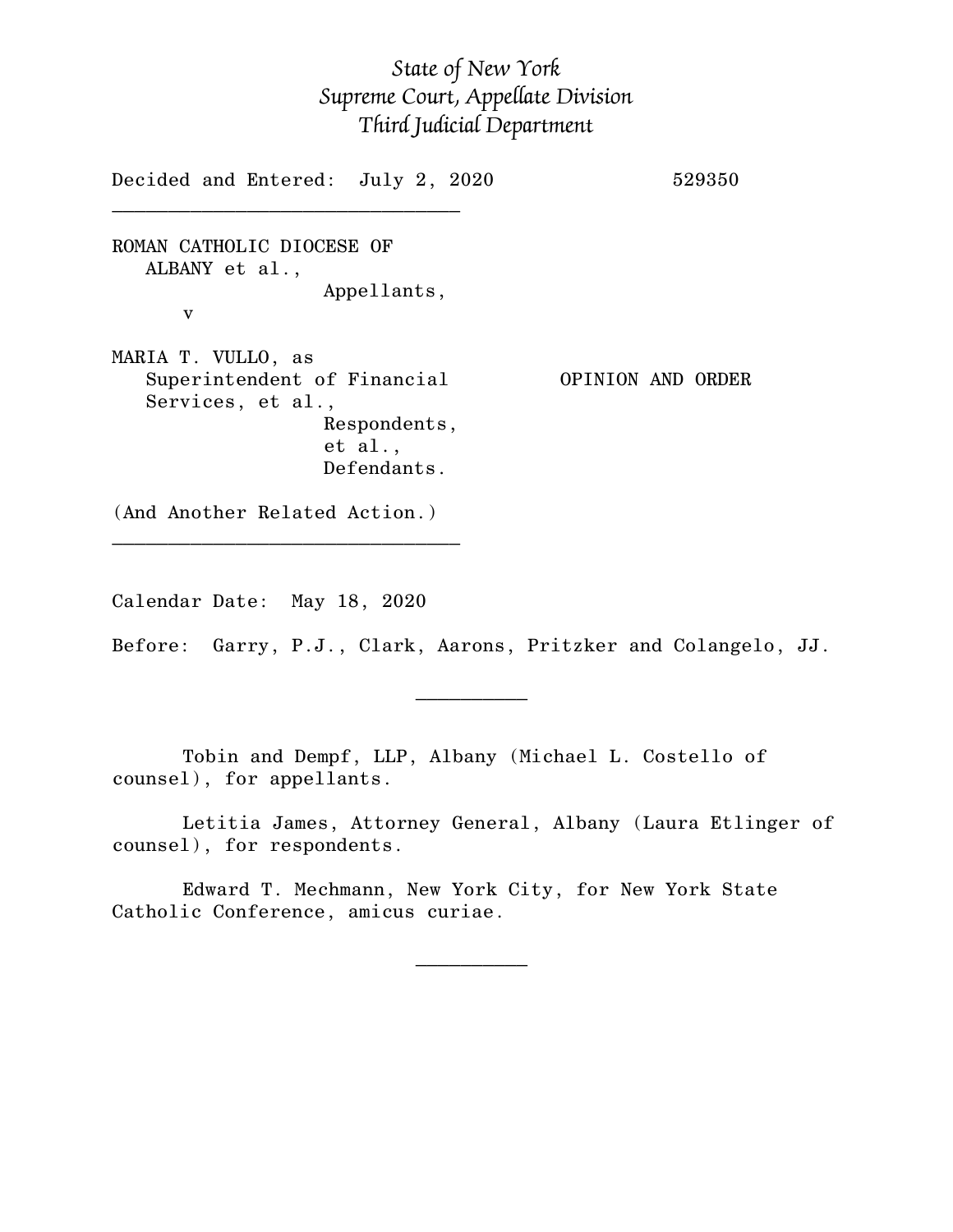## -2- 529350

Colangelo, J.

Appeal from an order of the Supreme Court (McNally Jr., J.), entered January 10, 2019 in Albany County, which, among other things, granted a motion by defendants Superintendent of Financial Services and Department of Financial Services for summary judgment dismissing the complaints against them.

Plaintiffs – several religious organizations, a single individual and a construction company – collectively challenge a regulation of defendant Superintendent of Financial Services requiring that health insurance policies in New York provide coverage for medically necessary abortion services. The regulation specifically exempts "religious employers," a term defined in the regulation, from the coverage requirement (see 11 NYCRR  $52.1$  [p]  $[1]$ ;  $52.2$  [y]). Plaintiffs challenge the regulation under the free exercise of religion, free speech, expression and association, and equal protection provisions of the US and NY Constitutions, certain statutory provisions and the separation of powers doctrine.

The Superintendent is empowered to promulgate regulations establishing "minimum standards" for, among other things, the "content and sale of accident and health insurance policies" offered in this state (Insurance Law § 3217 [a]). The Superintendent is authorized to, among other things, "prescribe" and "amend, in writing, rules and regulations and issue orders and guidance involving financial products and services, not inconsistent with," among other statutes, "the [I]nsurance [L]aw" (Financial Services Law § 302 [a]). <sup>1</sup> In 2013, in response to regulations implementing the Federal Affordable Care Act (see The Patient Protection and Affordable Care Act, Pub L 111-148, 124 Stat 119 [111th Cong, 2d Sess, Mar. 23 2010]) that required each state to identify a "base-benchmark" plan to guide required coverage of essential health benefits (45 CFR 156.100 [a], [b]; see 45 CFR 156.110 [a]), defendant Department of Financial

<sup>1</sup> Insurance Law § 3221 sets forth the standard provisions that must be included in health insurance policies providing major medical or comprehensive-type coverage to be delivered or issued in New York.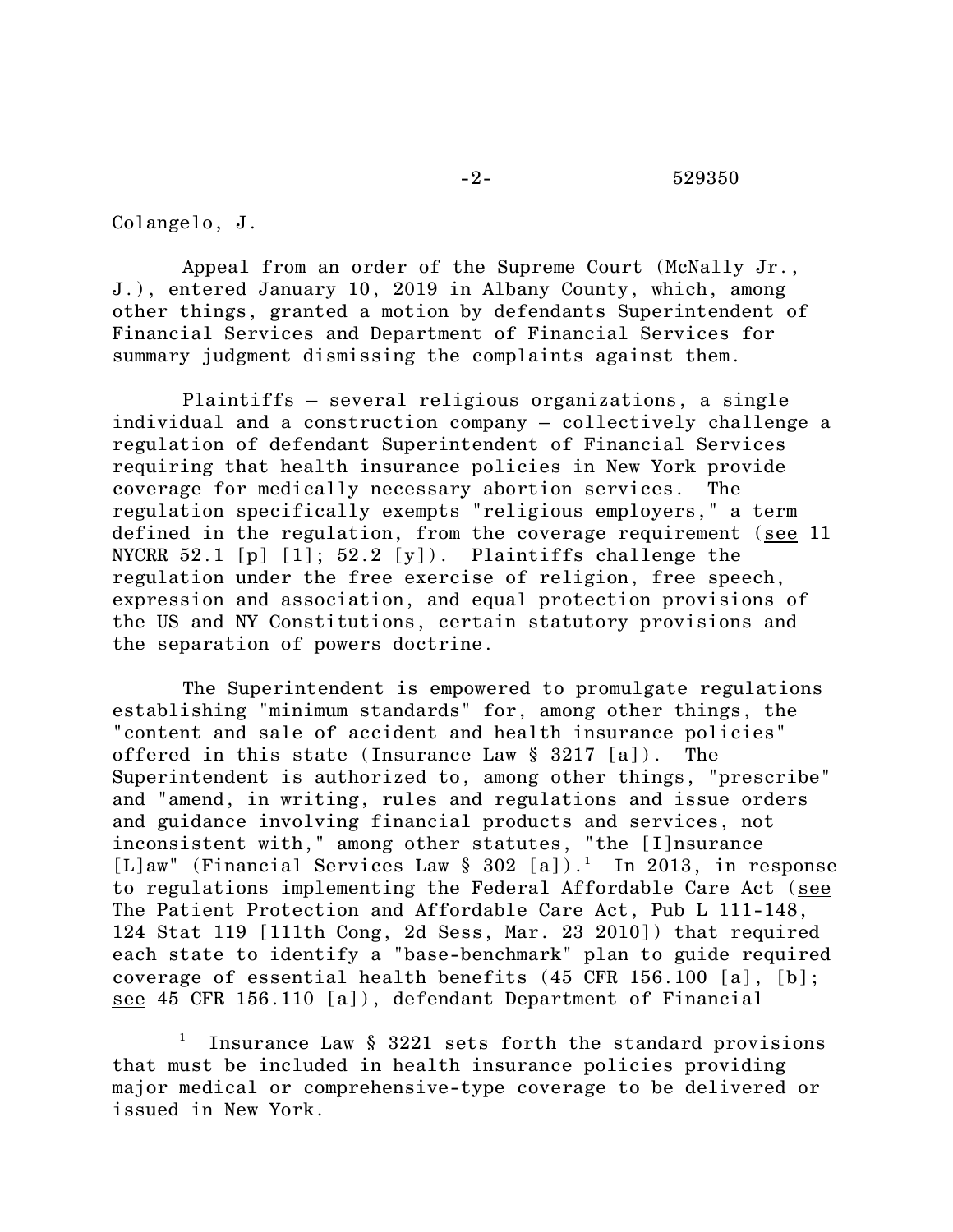Services (hereinafter DFS) developed a standard health insurance policy template, referred to as the "Model Language" (see Department of Financial Services, Accident and Health Product Filings, https://www.dfs.ny.gov/apps\_and\_licensing/ health insurers/model language). An insurance policy issued in accordance with the Model Language covered medically necessary abortions (see Department of Financial Services, Accident and Health Product Filings, Outpatient and Professional Services, at 6-7, https://www.dfs.ny.gov/system/files/documents/2020/04/ outpatient-and-professional-services.doc [last update Apr. 13, 2020]).

In April 2016, plaintiffs commenced the first of two actions against the Superintendent and DFS (hereinafter collectively referred to as defendants), as well as several of their health insurance companies,<sup>2</sup> seeking to invalidate certain provisions of the Model Language pertaining to medically necessary abortions. In this action for declaratory and injunctive relief, plaintiffs asserted that, based upon their religious beliefs, they hold "moral, ethical, conscience and religious" opposition to "the inclusion of coverage and funding of all abortions." Defendants moved to dismiss the complaint for failure to state a cause of action. Plaintiffs opposed, submitted an amended complaint<sup>3</sup> and cross-moved for injunctive relief (see CPLR 6311). In 2017, while the motions were pending, the Superintendent amended 11 NYCRR part 52 to make explicit that health insurance companies must provide coverage for "medically necessary abortions," with an exemption for insurance policies offered by "[r]eligious employers" (11 NYCRR 52.1 [p]; see 11 NYCRR 52.2 [y]).<sup>4</sup> Thereafter, plaintiffs commenced a second action, challenging the 2017 regulation. The complaint in the second action mirrored the amended complaint in

<sup>2</sup> The insurance companies did not appear in the action.

<sup>3</sup> The amended complaint asserted a claim under the Religious Freedom Restoration Act of 1993 (see 42 USC § 2000bb et seq.).

<sup>4</sup> Plaintiffs do not contend on appeal that they qualify as "religious employers" for purposes of the exemption.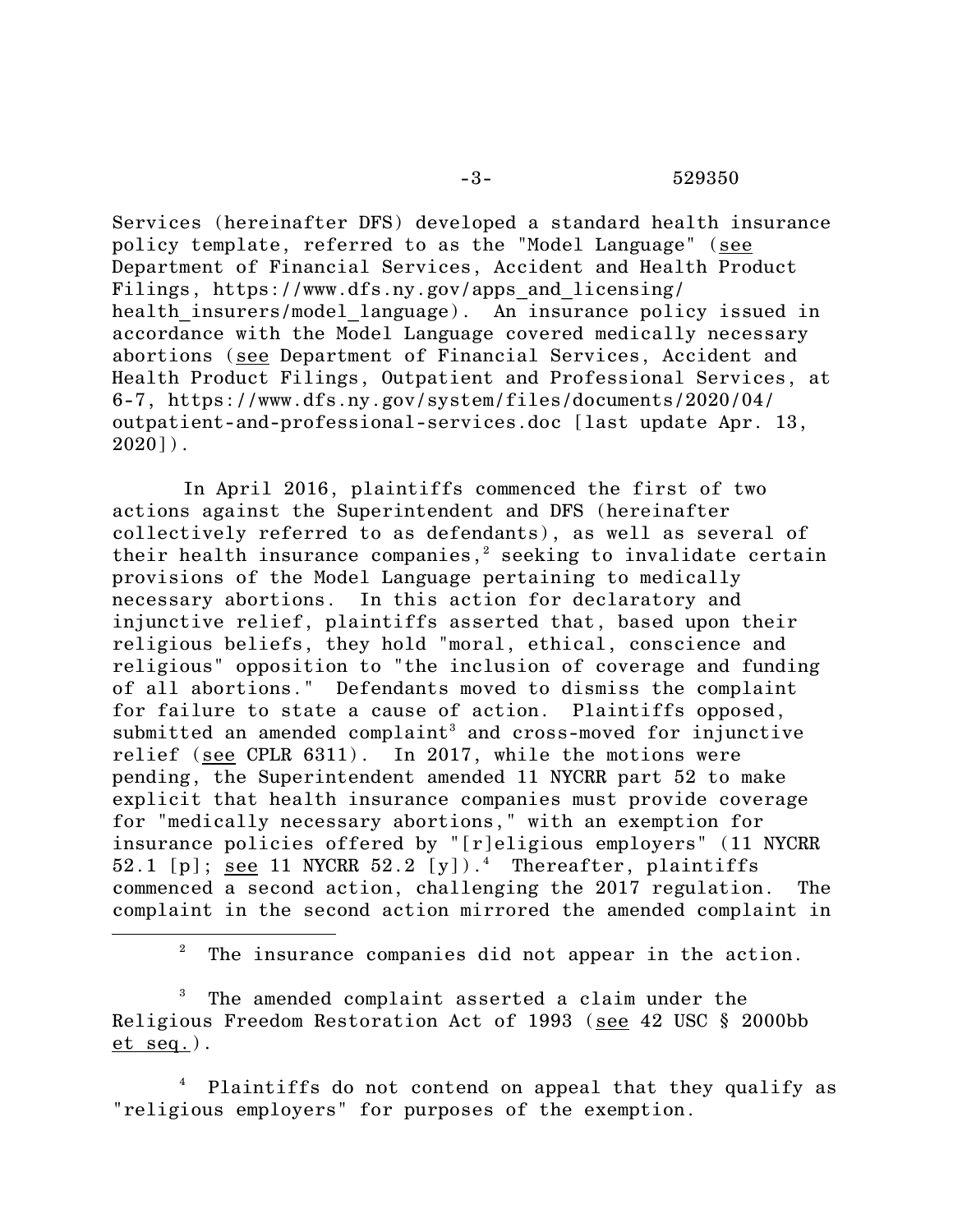the first action, except that it contained the additional claim that the regulation violated the separation of powers doctrine and rule-making provisions of the NY Constitution and did not assert the claim pursuant to the Religious Freedom Restoration Act. Supreme Court joined the two actions. $^5$ 

After the two actions were joined, defendants moved to dismiss the complaints and plaintiffs cross-moved for an order granting summary judgment and a preliminary injunction. Supreme Court granted defendants' motion dismissing the complaints, finding that plaintiffs failed to meaningfully distinguish their federal and state religious, speech and association claims from those presented and rejected by the Court of Appeals in Catholic Charities of Diocese of Albany v Serio (7 NY3d 510 [2006], cert denied 552 US 816 [2007]) and, therefore, the principle of stare decisis "require[ed] dismissal of plaintiffs['] constitutional claims." The court further concluded that the amended regulation did not violate the separation of powers doctrine and that it was "not an improper delegation of legislative authority to [DFS]." Plaintiffs appeal.

We affirm. As an initial matter, plaintiffs contend that Catholic Charities of Diocese of Albany should not apply here because the nature of the conduct governed by the regulation at issue – medically necessary abortion procedures – is more morally and religiously offensive to them than the conduct upheld by the Court of Appeals in Catholic Charities of Diocese of Albany. In defense of the regulation at issue, defendants argue that the constitutional issues raised by plaintiffs were squarely addressed and rejected by the Court in Catholic Charities of Diocese of Albany, and that such decision is controlling and binding precedent that preempts de novo review by this Court. In essence, plaintiffs' position boils down to the argument that, based upon their religious beliefs, there is a fundamental difference between prescribing contraceptives and

<sup>5</sup> Although Supreme Court maintained that these actions were consolidated, the court continued to use both captions and index numbers in the order on appeal (see e.g. Matter of Consolidated Edison Co. of N.Y., Inc. v New York State Bd. of Real Prop. Servs., 176 AD3d 1433, 1436-1437 [2019]).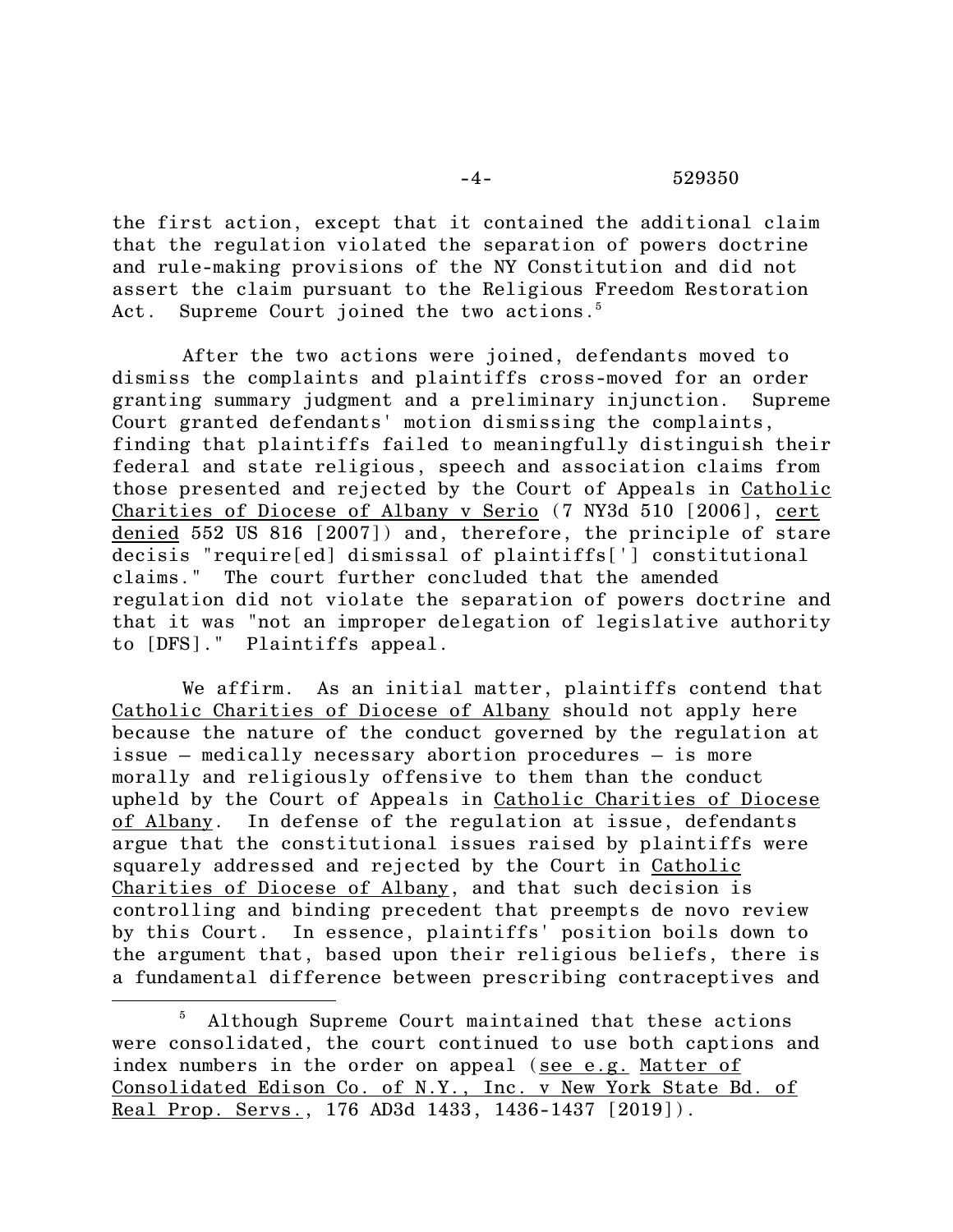performing an abortion procedure. The crux of defendants' argument is that there is no substantive difference between an abortion and any other medically necessary procedure. Neither argument proves particularly satisfying: plaintiffs' position because when viewed through the dispassionate prism of judicial analysis, it amounts to a distinction without a legal difference, in addition to the fact that it would require this Court to enter the thicket of making a religious value judgment; and defendants' position because it ignores the twin realities that the contrary view is held with deep religious fervency and that this particular "medically necessary" procedure has been among the most divisive issues in our politics for several decades, despite the effort of the Supreme Court of the United States to put it to rest over 47 years ago (see Roe v Wade, 410 US 113 [1973]). The ultimate resolution of this issue may well lie in another arena, outside of our judicial purview.

Our recourse as judges, when confronted with this or any issue of such constitutional dimension, controversial or otherwise, is more straightforward — to apply neutral principles to the issue at hand and, through the rigors of judicial reasoning, arrive at a resolution of the specific controversy before us. Chief among such neutral principles, particularly for an intermediate appellate court, is stare decisis. That doctrine, when applied to the precise issues presented by this appeal, proves decisive here in determining the constitutional claims advanced by plaintiffs that were addressed and rejected by the Court of Appeals in Catholic Charities of Diocese of Albany.

At issue in Catholic Charities of Diocese of Albany was the validity of a provision of the Women's Health and Wellness Act (see L 2002, ch 554 [hereinafter WHWA]) that requires health insurance policies that provide coverage for prescription drugs to include coverage for prescription contraceptives (see Catholic Charities of Diocese of Albany v Serio, 7 NY3d at 518). The WHWA also provided an exemption from coverage for "religious employers" (Insurance Law  $\S$  3221 [1] [16] [E]), which exemption contains the identical criteria as the exemption applicable here (see 11 NYCRR  $52.2$  [y]). In that action, the Court of Appeals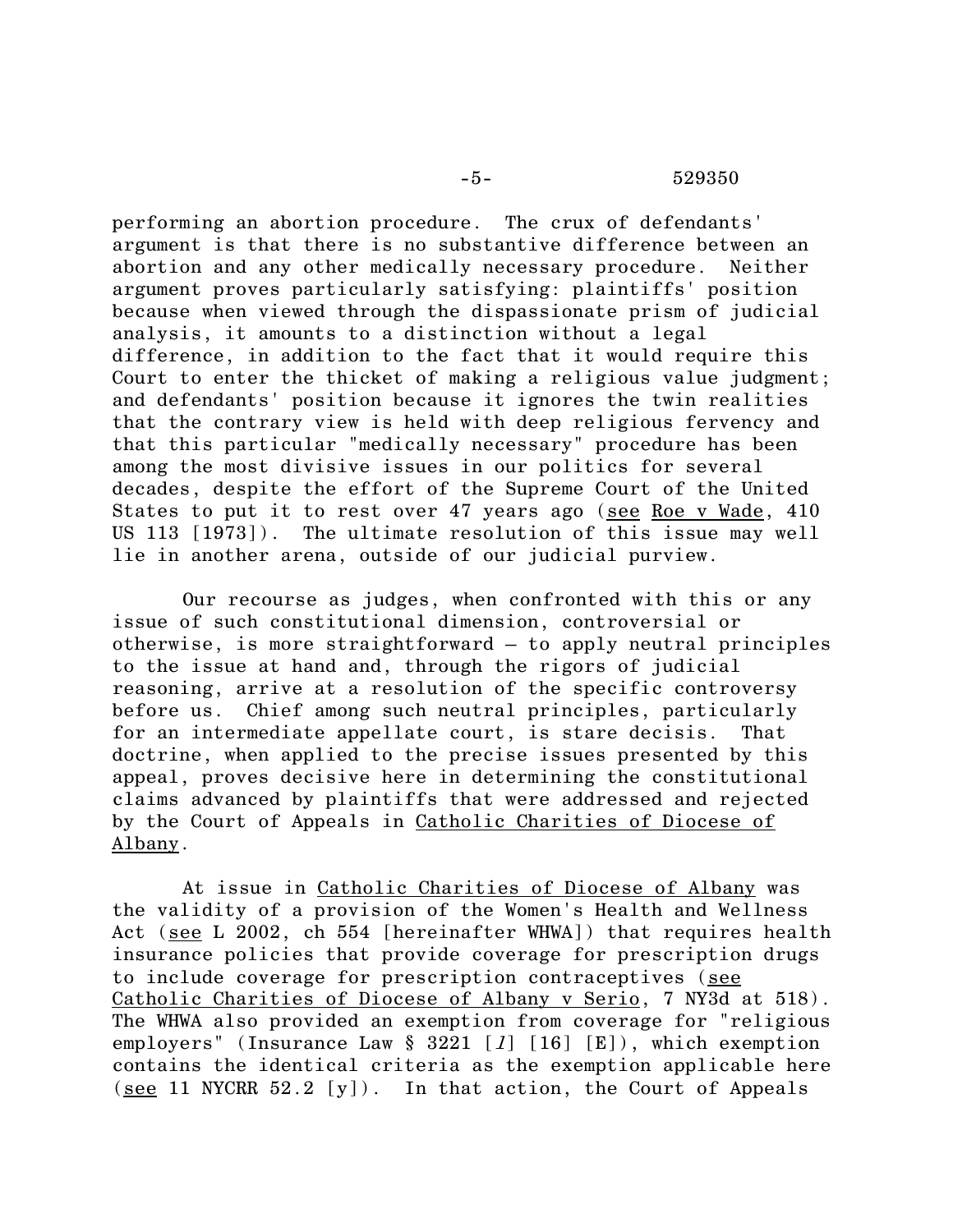rejected each of the plaintiffs' federal and state constitutional challenges to the statute. As the constitutional arguments raised by plaintiffs here are the same as those raised and rejected in Catholic Charities of Diocese of Albany, Supreme Court properly concluded that they must meet the same fate by operation of the doctrine of stare decisis. "Stare decisis is the doctrine which holds that common-law decisions should stand as precedents for guidance in cases arising in the future and that a rule of law once decided by a court will generally be followed in subsequent cases presenting the same legal problem" (Matter of State Farm Mut. Auto. Ins. Co. v Fitzgerald, 25 NY3d 799, 819 [2015] [internal quotation marks and citations omitted]).

The overriding reason for such rejection – equally applicable in the instant case – was that the WHWA set forth a neutral directive with respect to prescription medications to be uniformly applied without regard to religious belief or practice, except for those who qualified for a narrowly tailored religious exemption (Catholic Charities of Diocese of Albany v Serio, 7 NY3d at 522-526). The same analysis applies to the regulation at issue here – a neutral regulation that treats, in terms of insurance coverage, medically necessary abortions the same as any other medically necessary procedure (see 11 NYCRR 52.1 [p] [1]). The factual differences in these cases are immaterial to the relevant legal analyses that are identical in both cases. In addition, the fact that a regulation is at issue here as opposed to a statute enacted by the Legislature in Catholic Charities of Diocese of Albany is of no moment, as it is well settled that a properly promulgated regulation is entitled to the same deference as a legislative act (see Raffellini v State Farm Mut. Auto Ins. Co., 9 NY3d 196, 201 [2007]). No compelling reason has been presented to this Court to depart from that holding.<sup>6</sup> Accordingly, Supreme Court

 $6$  The challenged regulation does not violate plaintiffs' state statutory rights under the Human Rights Law or the Religious Corporation Law. Although the Court of Appeals in Catholic Charities of Diocese of Albany did not address these claims, this Court did in that case and rejected them, and its reasoning controls here (Catholic Charities of the Diocese of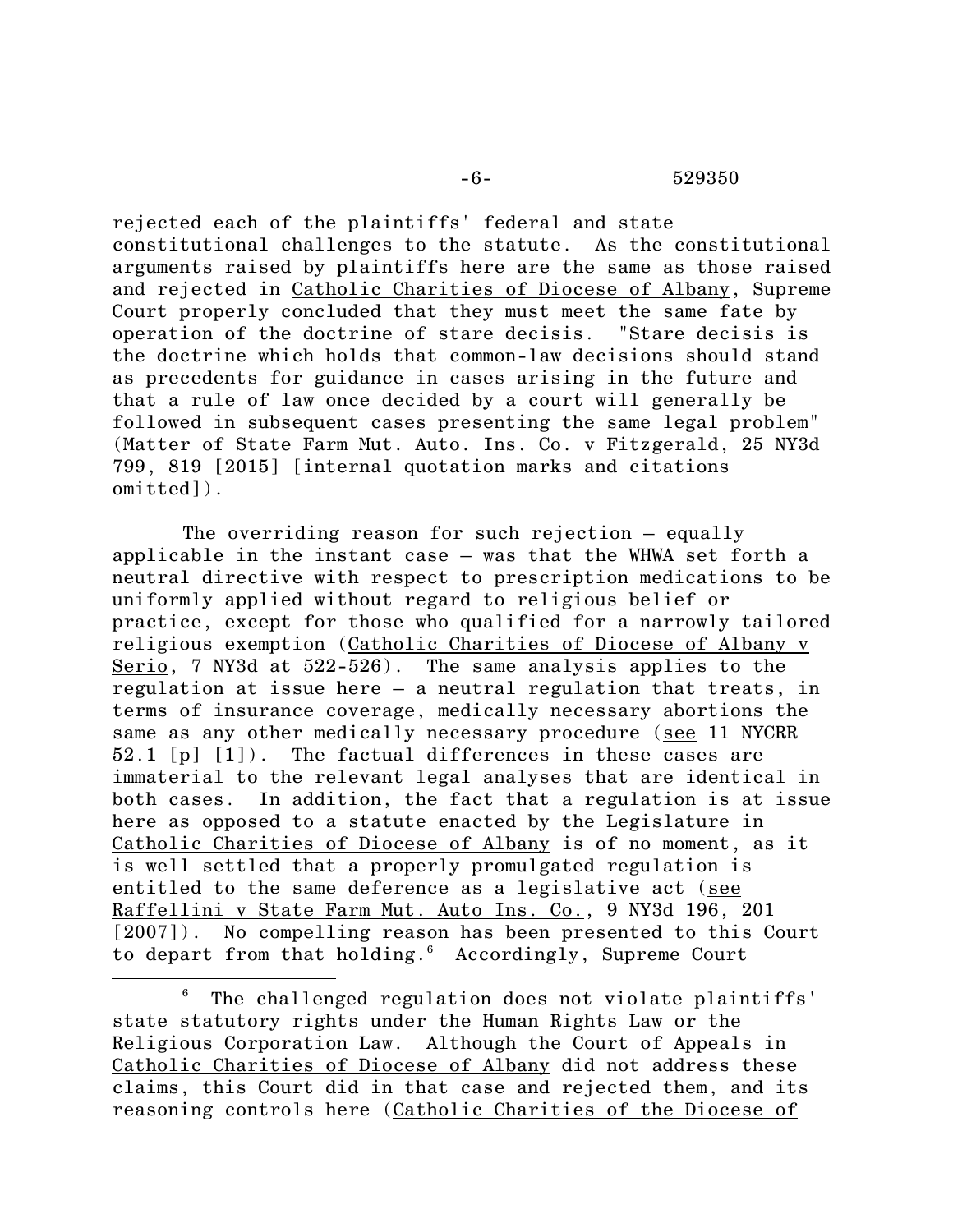properly dismissed plaintiffs' constitutional claims, which were addressed in Catholic Charities of Diocese of Albany, on the basis of stare decisis. 7

Plaintiffs' challenge to the instant regulation on the ground that, in promulgating it, the Superintendent exceeded regulatory authority, was also properly rejected by Supreme Court. Plaintiffs argue that the regulation at issue, which they characterize as an "abortion mandate," violates the separation of powers and rule-making provisions of NY Constitution, article III, § 1 and NY Constitution, article IV, § 8. As the Court of Appeals has recognized, "[s]eparation of powers challenges often involve the question of whether a regulatory body has exceeded the scope of its delegated powers and encroached upon the legislative domain of policymaking" (Garcia v New York City Dept. of Health & Mental Hygiene, 31 NY3d 601, 608 [2018]). "The constitutional principle of separation of powers requires that the Legislature make the critical policy decisions, while the executive branch's responsibility is to implement those policies" (Matter of Dry Harbor Nursing Home v Zucker, 175 AD3d 770, 772-773 [2019] [internal quotation marks, brackets and citations omitted]). "As a creature of the Legislature, an agency is clothed with those powers expressly conferred by its authorizing statute, as well those required by necessary implication" (Matter of Acevedo v New York State Dept. of Motor Vehs., 29 NY3d 202, 221 [2017] [internal quotation marks and citation omitted]; see Matter of

Albany v Serio, 28 AD3d 115, 136-137 [2006], affd 7 NY3d 510 [2006], cert denied 552 US 816 [2007]).

Although the plaintiffs in Catholic Charities of Diocese of Albany did not assert an equal protection claim, the analysis and rulings of the Court of Appeals require rejection of that claim raised by plaintiffs here. The distinction between qualifying "religious employers" and other religious entities for purposes of the exemption is not a denominal classification (see 7 NY3d at 528-529), and the Court of Appeals expressly so stated. The distinction turns on the basis of a religious organization's activities and has a rational basis (see id. at 529).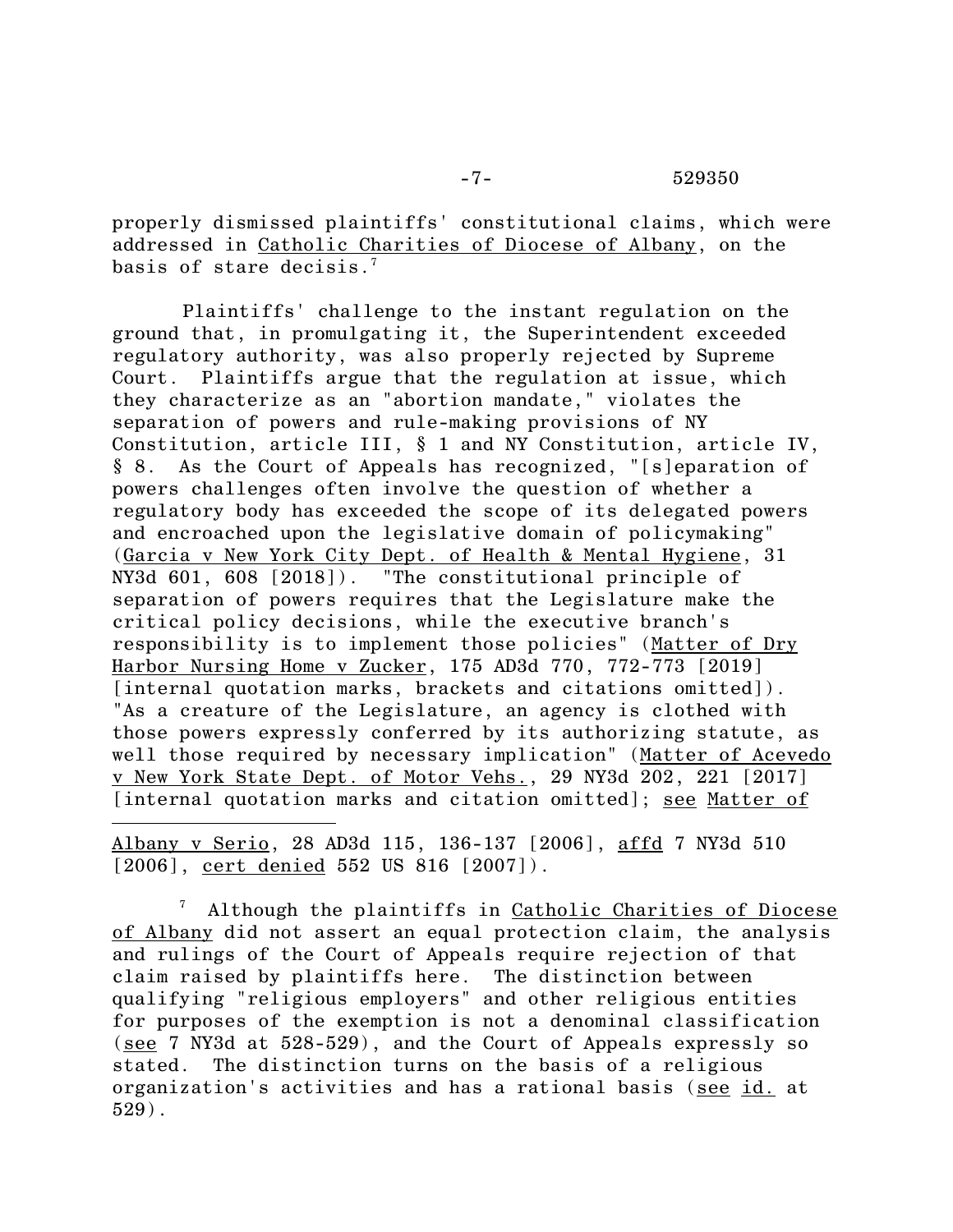New York State Bd. of Regents v State Univ. of N.Y., 178 AD3d 11, 19 [2019]). To this end, "an agency can adopt regulations that go beyond the text of its enabling legislation, provided they are not inconsistent with the statutory language or its underlying purposes" (Garcia v New York City Dept. of Health & Mental Hygiene, 31 NY3d at 609 [internal quotation marks, brackets and citation omitted]). Thus, it is undisputed that the Legislature may delegate authority to an administrative body to, by regulation, determine the best methods for pursuing objectives articulated and outlined by legislation. However, "[i]f an agency promulgates a rule beyond the power it was granted by the [L]egislature, it usurps the legislative role and violates the doctrine of separation of powers" (Matter of LeadingAge N.Y., Inc. v Shah, 32 NY3d 249, 260 [2018]).

There is no rigid test to determine whether, in a particular case, an administrative agency has exceeded its authority. Because the boundary between proper administrative rulemaking and legislative policymaking is difficult to define, the Court of Appeals developed a set of factors or, in the words of that Court, "coalescing circumstances," to be used as a guide to determine whether the legislative branch of government has ceded its fundamental policy-making responsibility to an administrative agency (Boreali v Axelrod, 71 NY2d 1, 11 [1987]; see Garcia v New York City Dept. of Health & Mental Hygiene, 31 NY3d at 609-610; Reardon v Global Cash Card, Inc., 179 AD3d 1228, 1230-1231 [2020]; Matter of LeadingAge N.Y., Inc. v Shah, 153 AD3d 10, 16-18 [2017], affd 32 NY3d 249 [2018]). The Boreali factors include (1) whether the agency merely "balance[d] costs and benefits according to preexisting guidelines [or] instead made value judgements entailing difficult and complex choices between broad policy goals to resolve social problems," (2) whether the agency "wrote on a clean slate, creating its own comprehensive set of rules without the benefit of legislative guidance," (3) "whether the [L]egislature has unsuccessfully tried to reach agreement on the issue, which would indicate that the matter is a policy consideration for the elected body to resolve" and (4) "whether the agency used any special expertise or [technical] competence" in the development of the challenged regulation (Greater N.Y.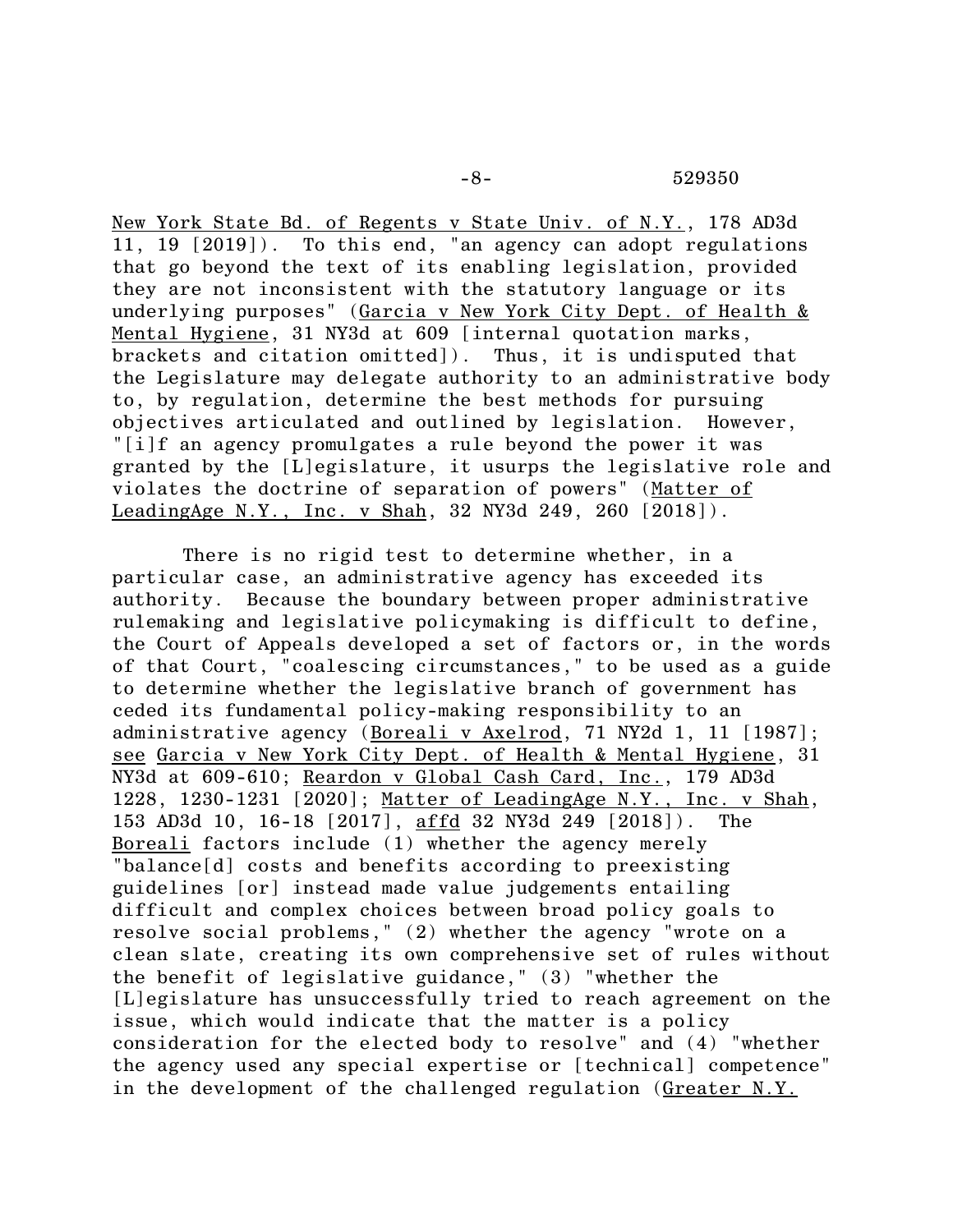Taxi Assn. v New York City Taxi & Limousine Commn., 25 NY3d 600, 610-612 [2015] [internal quotation marks, brackets and citations omitted]).

We agree with Supreme Court that an analysis of the Boreali factors weighs in favor of rejecting plaintiffs' challenge that the Superintendent exceeded regulatory authority in promulgating the regulation at issue here. The first Boreali factor is met by virtue of the fact that the instant regulation is based upon longstanding legislative and regulatory efforts to standardize and simplify health insurance coverages. The directive set forth in Insurance Law § 3217 (b) (1) that regulations promulgated pursuant to the statute ensure "reasonable standardization and simplification of [health insurance] coverages" undergirds a longstanding 1972 regulation that prohibits a health insurance policy from limiting or excluding coverage based on the "type of illness, accident, treatment or medical condition," except in several enumerated cases not applicable here (11 NYCRR 52.16 [c]). It necessarily follows from this non-exclusion directive — as well as the regulations issued in accordance with the Model Language provisions of the Affordable Care Act pertaining to surgical procedures (see 11 NYCRR 52.6, 52.7) - that any medically necessary surgery include "medically necessary" abortion procedures, as set forth in the regulation at issue here (see 11 NYCRR  $52.1$  [p]  $[1]$ ). With regard to the second Boreali factor, rather than writing on a "clean slate" to create their "own set of rules without the benefit of legislative authority," defendants, by the instant regulation, made explicit what was implicitly mandated in Insurance Law § 3217 and the 1972 regulation – that insurance coverage of specific treatments and procedures must tend toward being inclusive rather than exclusive when medical necessity is present (see 11 NYCRR 52.6, 52.7, 52.16; see also Insurance Law §§ 4900 [a]; 4904).

With respect to the third Boreali "circumstance" relating to putative legislative efforts in an area embraced by the regulation, the mere fact that several futile legislative efforts were undertaken to either include or exclude coverage for medically necessary abortions does not support a finding of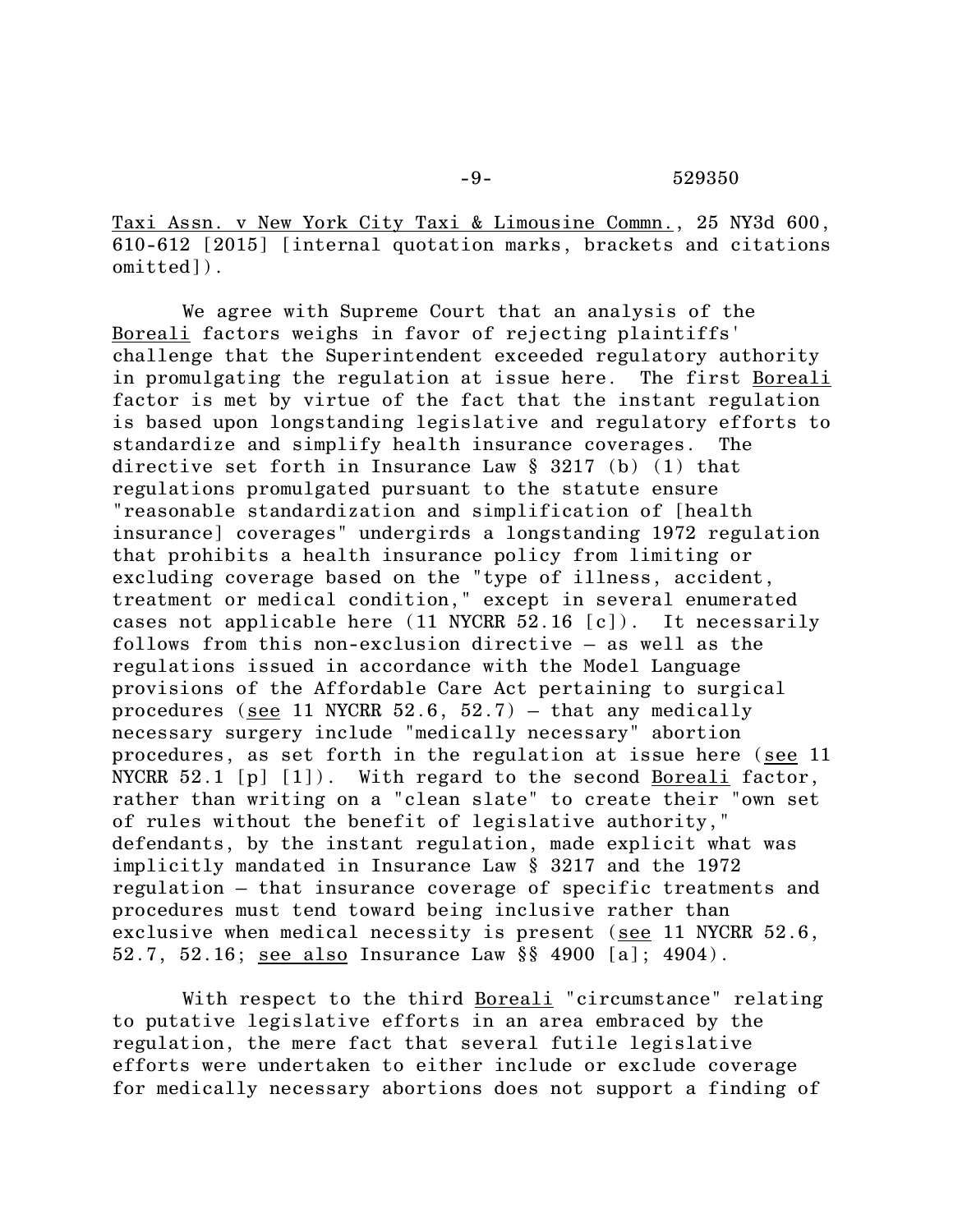a separation of powers violation. Aside from the fact that the Legislature may decline to act for any number of reasons – including a judgment that further legislation is unnecessary in light of the current regulatory framework – here, the proposed bills never cleared their respective committees, a situation hardly indicative of the "vigorous debate" referred to in the third Boreali factor (National Rest. Assn. v New York City Dept. of Health & Mental Hygiene, 148 AD3d 169, 178 [2017]; see Matter of LeadingAge N.Y., Inc. v Shah, 32 NY3d at 265-266). Moreover, none of the bills mentioned by plaintiffs was introduced after the 2017 regulation at issue was promulgated (see Rent Stabilization Assn. of N.Y. City v Higgins, 83 NY2d 156, 170 [1993], cert denied 512 US 1213 [1994]). The presence of multiple unsuccessful bills on a subject within an agency's authority may well reflect a consensus that the law "already delegates to [the agency] the authority" to act on the matter (Matter of NYC C.L.A.S.H., Inc. v New York State Off. of Parks, Recreation & Historical Preserv., 27 NY3d 174, 184 [2016]; see Matter of National Rest. Assn. v Commissioner of Labor, 141 AD3d  $185, 192 [2016]$ .

Finally regarding the fourth Boreali factor, we find that making the judgment to include medically necessary abortion procedures under the insurance coverage umbrella by promulgating the instant regulation was well within the expertise and competence of the Superintendent. Indeed, the Superintendent is charged by statute with the responsibility for standardizing health insurance coverages (see Insurance Law § 3217 [b] [1],  $[4]$ .

Thus, the "coalescing circumstances" set forth in Boreali weigh, on balance, in favor of sustaining the instant regulation. In short, the instant regulation makes explicit what is, at the very least, implicit in more general regulations unquestionably based upon statutory authority — that "medically necessary" procedures should be covered without regard to the underlying reason for them. The regulation at issue simply makes clear that one type of medically necessary procedure is within that broad legislative and regulatory ambit (see Financial Services Law §§ 202 [c]; 302 [a]; Insurance Law § 3217